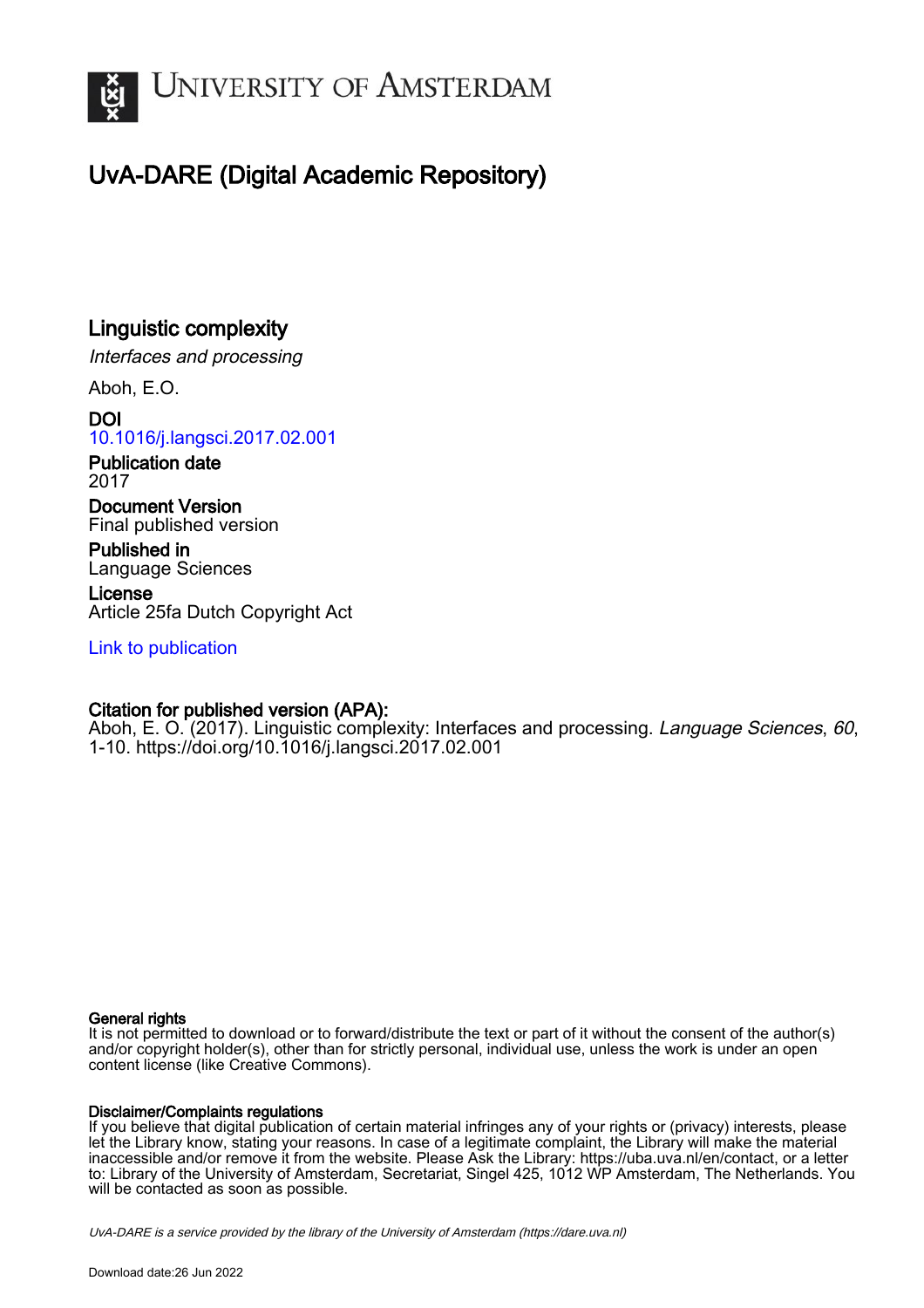

## Language Sciences

journal homepage: [www.elsevier.com/locate/langsci](http://www.elsevier.com/locate/langcom)



CrossMark

# Linguistic complexity: interfaces and processing

The study of language has always centered around two sets of observable facts: the ease with which children acquire their native languages despite the wide typological variations that one can observe between these languages (e.g., French, Mohawk, Greenlandic, Gungbe, Kikongo, Xhosa, Mandarin Chinese, etc.), and the difficulties late learners (namely adult L2 learners) face in learning these same languages. Set against the difficulties that linguists have in establishing the (number of) rules necessary to describe some phenomena cross-linguistically, these two sets of facts about acquisition appear to relate to another research question that has led to a debate in the field for the past fifty years or so: How to account for the complexity of linguistic systems and to what extent do languages differ in complexity? Though different linguistic approaches exist that account for typological variation and related issues of acquisition, an implicit consensus in the field has been to assume that all languages are equally complex even though they may show different degrees of complexity in different modules (i.e., morphology, phonology, syntax, semantics, and pragmatics). Charles Hockett (1958: 180-1), cited in [Sampson \(2009](#page-10-0): 2), expressed the consensus as follows:

Impressionistically it would seem that the total grammatical complexity of any language, counting both morphology and syntax, is about the same as that of any other. This is not surprising, since all languages have about equally complex jobs to do, and what is not done morphologically has to be done syntactically. Fox, with a more complex morphology than English, thus ought to have a somewhat simpler syntax; and this is the case.

Recently, various views have been proposed in the literature which challenge this consensus, thus suggesting that languages can differ fundamentally in complexity and that the degree of complexity of a language may correlate with the context in which it emerged (e.g., L1 acquisition versus L2 acquisition), its age (e.g., pidgins/creoles versus older languages), or the size and social structure of its speaking community (small tightly related communities versus large and loose communities), see e.g., [Bickerton \(1981, 1984, 1988\), Dahl \(2004\), Trudgill \(2011\)](#page-9-0), among many others. In such views, languages acquire more complex systems as they evolve, hence notions such as growth or maturation (or grammaticalization) as argued for in [Dahl](#page-9-0) [\(2004](#page-9-0): 2).

In this book, I look at grammaticalization in the perspective of what I call maturity—mature linguistic phenomena being those that presuppose a non-trivial prehistory: that is, they can only exist in a language which has passed through specific earlier stages. Grammatical maturation—processes that give rise to phenomena that are mature in this sense—in general adds to the complexity of a language  $[...]$  Complexity is here seen, not as synonymous with "difficulty" but as an objective property of a system—a measure of the amount of information needed to describe or reconstruct it.

Applied to the following examples from English and Gungbe, we may reach the conclusion that the morphosyntax of the English past verb is more complex than that of the Gungbe one. In English, one needs to specify that regular verbs must take an additional affix to encode past, while no such affix is required in Gungbe: the verb is always bare in this language and past is the default interpretation for eventive (or so-called dynamic) verbs (cf. [Aboh, 2004a\)](#page-9-0).

- $(1)$  a. John cook-ed beans
	- b. Ján dà àhàhà

While this characterization of complexity may sometimes suggest that more superficial distinctions in a language may increase complexity, this need not be the case since what matters here is the amount of information required to describe or reconstruct the system (cf. [Dahl, 2004](#page-9-0), Audring, this volume).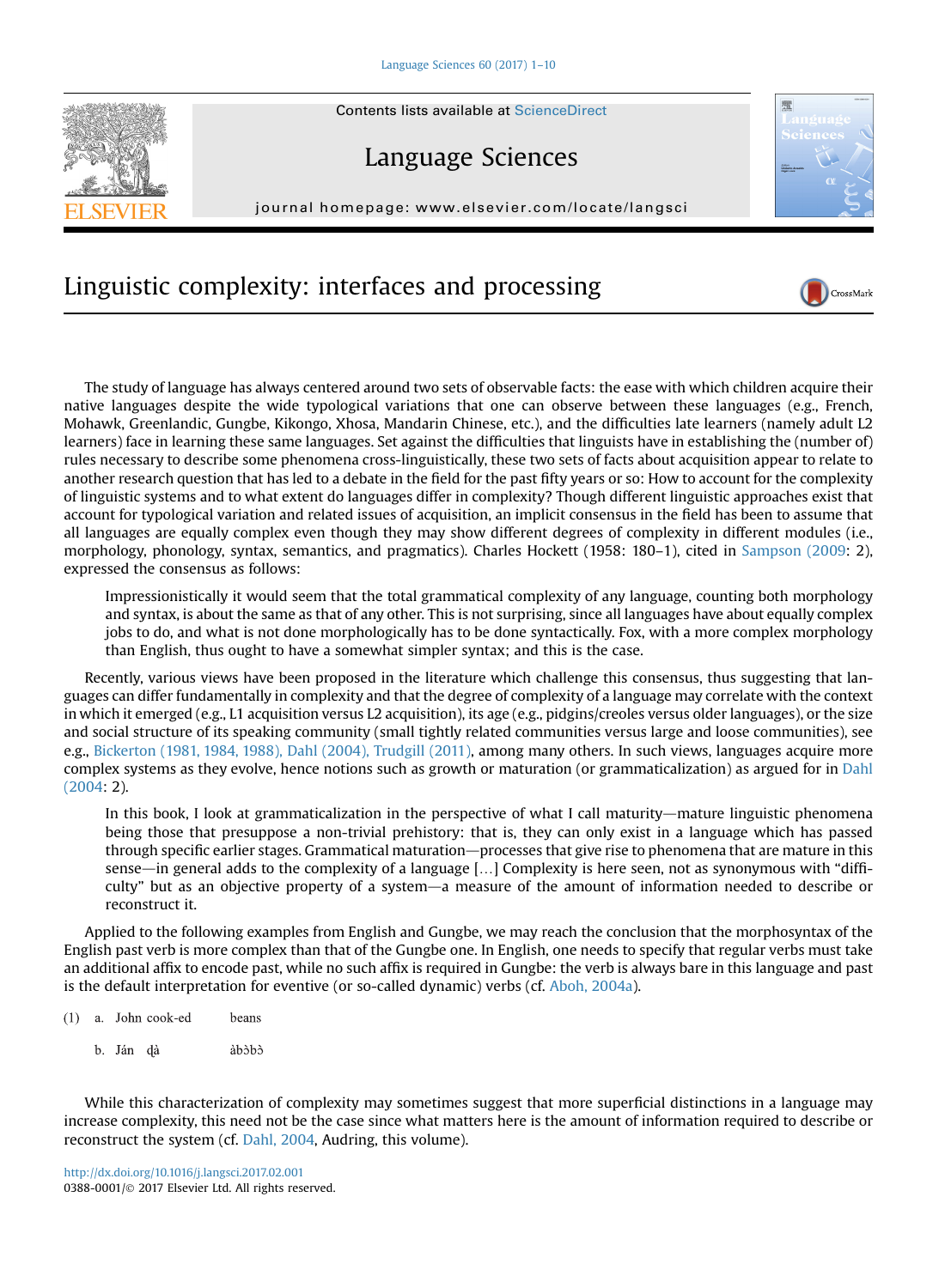#### 1. Against a surface approach to complexity

Yet, common views of complexity tend to primarily focus on 'visible' (or audible) cues that the linguist can incorporate in her complexity metrics. Such views therefore take a surface approach to complexity. As is often the case, surface cues mainly involve morphological distinctions and related morphosyntactic rules. In this regard, a set of languages that are often cited in the literature as being systematically less complex because having less morphosyntactic, phonological and semantic distinction are creole languages and similar nativized contact languages (but see [Dahl, 2004](#page-9-0), chapter 6, [Aboh and DeGraff, 2016](#page-9-0) for a critique). Such ideas about creole simplicity derive from the much entertained, though lacking supportive evidence, pidgin-to-creole cycle hypothesis in creolistics: creoles being nativized vernaculars have more distinctive properties than their pidgin predecessors. Consequently, the description/reconstruction of creoles would require more information than needed for describing pidgins. Because of a shallow history, which does not give them enough time to acquire mature phenomena, creoles and similar contact languages would in turn require less information for their description/reconstruction than one would need for older languages (cf. [McWhorter, 2001, 2011\)](#page-9-0). According to this scenario, the complexity cline in human languages can therefore be represented as in (2).





For scholars like Derek Bickerton, this developmental path makes pidgins and creoles the most relevant empirical domain for studying the emergence of language in human species (but see [Mufwene, 2001](#page-9-0) for a critique). Since complexity appears to grow in human language, this view implies that it is an objective property that linguistic systems wear on their sleeves which the linguist can list and evaluate against her complexity metrics. As a consequence, it is not uncommon that complexity metrics result in a list of overt morphosyntactic manifestations that one can detect in a language as compared to another. An example of such a surface complexity metric can be found in [McWhorter \(2001](#page-9-0): 128) who after comparing the expression of past tense in Kikongo and Japanese claims that "Kikongo, in happening to have evolved as fine-grained an overt subdivision of pastness [.] has a more complex past-marking system than Japanese." Applied to grammar as a whole, this view led [McWhorter \(2001](#page-9-0): 135, 136) to the following metrics:

First, a phonemic inventory is more complex to the extent that it has more marked members.

Second, a syntax is more complex than another to the extent that it requires the processing of more rules, such as asymmetries between matrix and subordinate clauses (e.g., Germanic verb-second rules), or containing two kinds of alignment rather than one (i.e., ergative/absolutive and nominative/accusative).

Third, a grammar is more complex than another to the extent that it gives overt and grammaticalized expression to more fine-grained semantic and/or pragmatic distinctions than another.

Fourth, inflectional morphology renders a grammar more complex than another one in most cases. [...] Inflection more often than not has wider repercussions in a grammar [...] which are complexifying factors in terms of exerting a load upon processing.

Under these claims, the size of a paradigm (e.g., morphology) or the number of putative morphosyntactic rule combinations and their related morphological exponents (e.g., verb placement and verbal inflection) is sufficient to evaluate linguistic complexity because these are "complexifying factors in terms of exerting a load upon processing". Though processing is called upon in defining some of his complexity metrics, McWhorter provides no experimental data to support his claims. Instead, much of his discussion focuses on distinctions that can be detected on surface forms. This surface approach to linguistic complexity is not unproblematic though.

### 2. Beware the internal/external syntax

First a surface approach to complexity mixes levels of analysis thus blurring a distinction made in [Dahl \(2004\)](#page-9-0) and relevant studies between 'objective complexity' and 'difficulty'. Likewise, many chapters in this volume show that the claim "more morphology (or surface distinctions) implies more processing" must first be demonstrated on an empirical ground, and the correlation does not systematically hold for all relevant cases. On conceptual ground, such a list of features as provided by McWhorter and related studies implies that a pair like (3) involves two sentences of a similar structure. In French and English, the verbs are marked for third person singular in present and the two sentences contain the same number of arguments and modifiers:

|  | (3) a. Jean mange du pain dans son bureau |  |                     |  |
|--|-------------------------------------------|--|---------------------|--|
|  | b. John eats                              |  | bread in his office |  |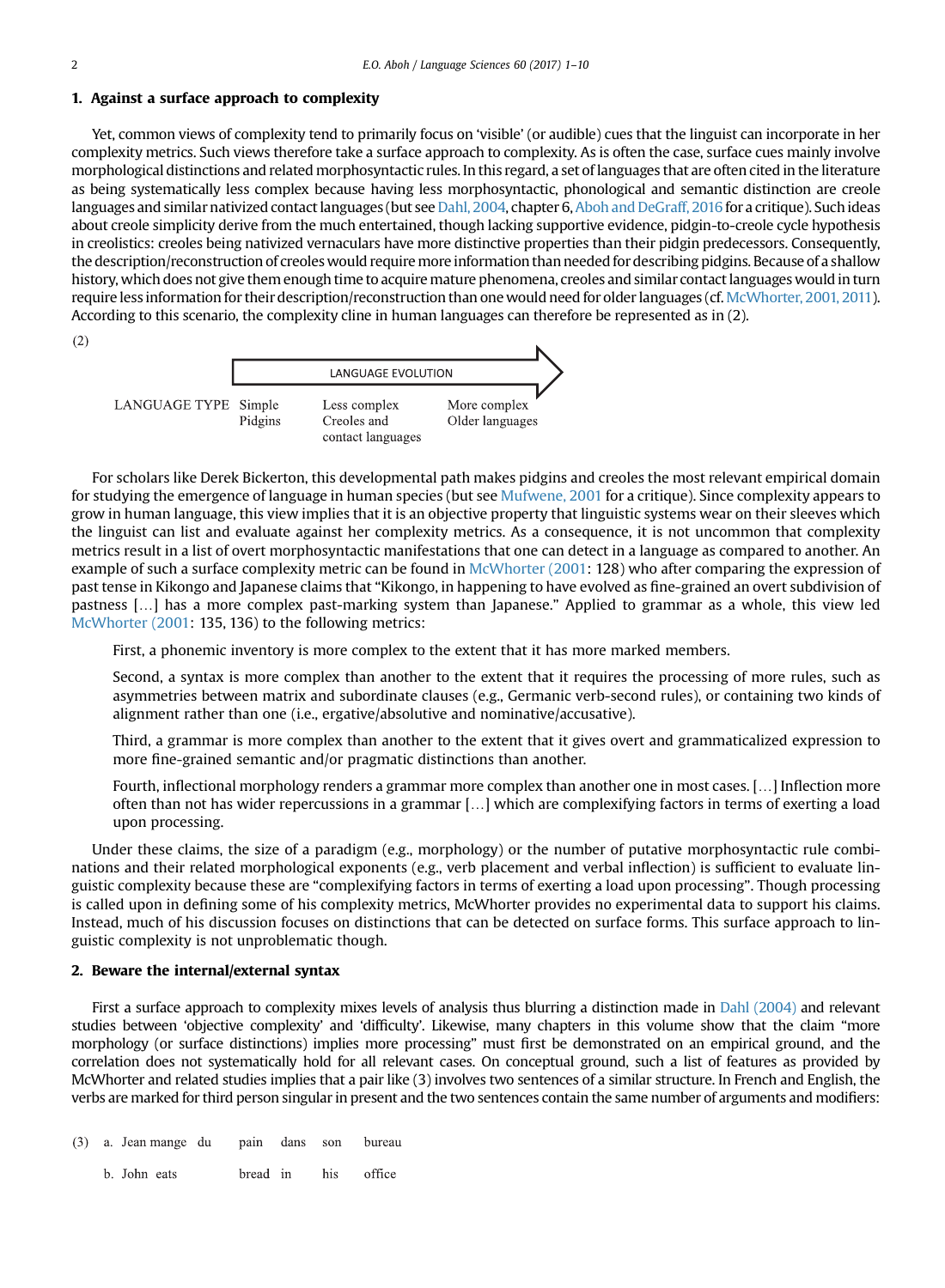A superficial evaluation of these sentences based on verbal morphology only is misleading. There is indeed a wealth of literature showing that the verbs in French and English do not surface in the same position (cf. [Pollock,1989; Cinque, 1999\)](#page-9-0). This can be easily shown in the examples in (4) in which the French verb occurs to the left of the adverb while the English verb follows it.

- a. Jean mange souvent **I** du pain] [dans son bureau]  $(4)$ 
	- b. John often eats [bread] office] **Fin** his

We have good reasons to believe that the verb in French and in English starts out in the predicate domain within the VP in which the arguments are licensed and thematic roles discharged. If we further make the hypothesis that the adverb often/ souvent is generated in the same position cross-linguistically (as already proposed in the literature by [Cinque, 1999](#page-9-0)) we reach the conclusion that in addition to encoding person and number specifications (just as in English) the French verbs must occur in a displaced position to the left of the adverb slot as depicted in (5a) for French and (5b) for English. V represents the merge site of the verb within the VP in French.

- (5) a. Subject... V...souvent... [ $VP...$  du pain dans son bureau]
	- b. Subject...often...[vp....V bread in his office]

Based on this description, we can see that the French verb morphosyntax involves more syntactic rules than the English counterpart even though both languages require the same amount of information to describe their morphological form. This indicates that by themselves, external specifications such as morphological distinctions on lexical items and their related paradigms are not sufficient to evaluate linguistic complexity. The examples in (4) and (5) suggest that we need minimally two dimensions: the external properties of the lexical and functional items and their internal structural make up.

The following sets of examples from English and Gungbe show that this distinction is important. Let us first consider the examples in (6) involving a wh-question in English and Gungbe, respectively.

| (6) | a. Where are you going?            |         | [English] |                  |          |
|-----|------------------------------------|---------|-----------|------------------|----------|
|     | b. Fí-té                           | wè –    | à         | $i\acute{e}$ -í? | [Gungbe] |
|     | place-Q                            | FOC 2SG | want-go   |                  |          |
|     | 'Which place/Where are you going?' |         |           |                  |          |

Partial derivations of the English and Gungbe sentences are provided in (7a) and (7b), respectively.

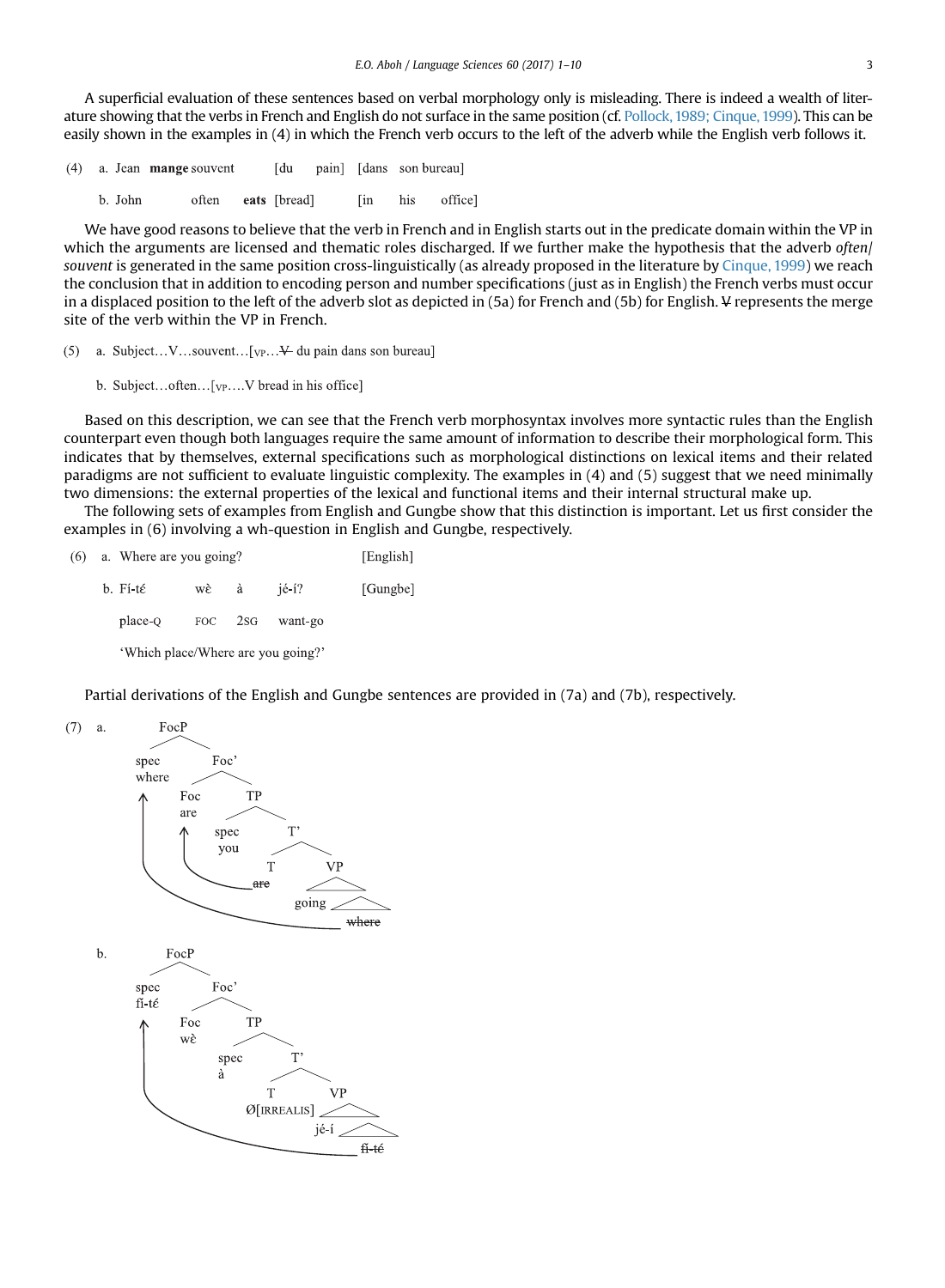Note from these two representations that the two sentences have the same structure involving the predicate domain [\(Bowers, 1993](#page-9-0)) where the verb is inserted together with its argument, an inflectional domain headed by the tense phrase (TP) and a clausal periphery containing the focus projection ([Rizzi, 1997](#page-10-0)). It therefore seems that these two structures only differ in English and Gungbe as to how they are spelled out. At this stage of the discussion, we can conclude that the clausal structures in (7a–b) must have been generated by a unique computational process and their structural complexity is identical. Actually, most surface approaches to complexity do not go this far.

As the chapters in this volume show, getting to the description in (7) is not enough to evaluate linguistic complexity properly. We must go beyond this first step. In this regard, one way to further probe into the complexity of these structures would be to adopt [Progovac](#page-10-0)'s (2009) definition of structural complexity, which appears to be more informed than those commonly proposed in surface complexity metrics. In terms of [Progovac \(2009](#page-10-0): 207) structural complexity can be quantified as follows:

- (i) All other things being equal, a grammar which operates with only one layer of clausal structure (small clause layer) is syntactically simpler than a grammar which, in addition to that, has a functional layer of tense/TP (or comparable functional projection) superimposed upon it.
- (ii) Related to (i), all other things being equal, a grammar which involves only the principle of Merge is syntactically simpler than a grammar which also involves the principle of Move (which typically serves to connect different syntactic layers).
- (iii) Also related to (i), all other things being equal, a grammar which involves structural case distinctions (associated with DP and TP in English) is more complex than the one which shows no such case distinctions.

Under (i) the structures in (7a) and (7b) receive equal complexity scores: both structures involve IP-related functional projections including TP. The same conclusion arises based on (iii) since neither English nor Gungbe really show morphological case distinctions on DPs (i.e., outside the pronominal domain), even though one could argue for both languages that nominative case is assigned in TP, while accusative case is assigned within the VP-shell. The only measure where one could try to tease Gungbe and English apart is (ii) which suggests that a grammar that has internal Merge (i.e., Move) in addition to external Merge is more complex than a grammar that involves external Merge only. As Berends, Hulk, and Sleeman (this volume) also show on the basis of clitic pronouns in French and Dutch, however, things are not so clear cut.

To see this, consider the following facts from English and Gungbe in (6). In both English and Gungbe, the whphrase must move from its base position to the focus position in [spec FocP]. One could say that English, with its two syntactic movements (i.e., wh-movement, auxiliary movement) is more complex than Gungbe. Such a conclusion, however, must be weighed against a detailed analysis of wh-questions in the two languages. Indeed, while the whphrase where appears to be a simplex form in English, the Gungbe form  $\tilde{\mu}$ -té (lit. which place) is a complex phrase which [Aboh \(2004a,b\)](#page-9-0) has shown to involve a DP-internal movement of the phrase headed by the noun  $\tilde{\mu}$  'place' into a corresponding DP-internal position prior to pied-piping of the DP  $\tilde{H}-t\tilde{\epsilon}$  to [spec FocP] at the clausal level. Accordingly, looking at the internal syntax of wh-phrases in Gungbe reveals that this language also involves two types of movements: one inside the DP and one outside that raises the DP as a whole to the focus position. This means that while based on the external syntax of wh-questions one could claim English to be more complex than Gungbe, taking into account the internal syntax of wh-phrases reveals a different picture. This conclusion is compatible with the fact that close scrutiny of the morphosyntax of questions in Gungbe and English shows that while English resorts to auxiliary inversion to lexicalize the focus head under (7a), Gungbe uses a dedicated focus marker whose syntax has a broader domain of application because it forms a paradigm with Gungbe discourse markers (cf. [Aboh, 2004a, 2015](#page-9-0)). The discussion therefore shows that linguistic complexity must be based on a precise evaluation of both external and internal structures (see Don, this volume for a similar conclusion, though based on different empirical facts).

### 3. Form-meaning mapping and processing

Given that linguistic structures are specified for meaning and that the function of language is to map form onto meaning, it is necessary to evaluate linguistic complexity based on form-meaning mapping that is, processing. In addition to evaluating the external and internal syntax of linguistic expressions, we also have to probe into language users' ability to process these expressions. It is only through this study that we can correlate external and internal structural aspects of the form to identification of its meaning. The following examples from Haitian and Mauritian creoles show why such an approach to linguistic complexity is necessary. Let us first consider the following two contexts in which the Haitian pronominal form nou is used.

Context A: In this context, the speaker is telling the addressee about the wonderful weekend he just spent with his family.<sup>1</sup> In this context, the form nou is interpreted as first person plural 'we' because the speaker is referring to her family. This is not the case in context B below.

<sup>&</sup>lt;sup>1</sup> I'm grateful to Michel DeGraff for providing me with these data and helping me with the description.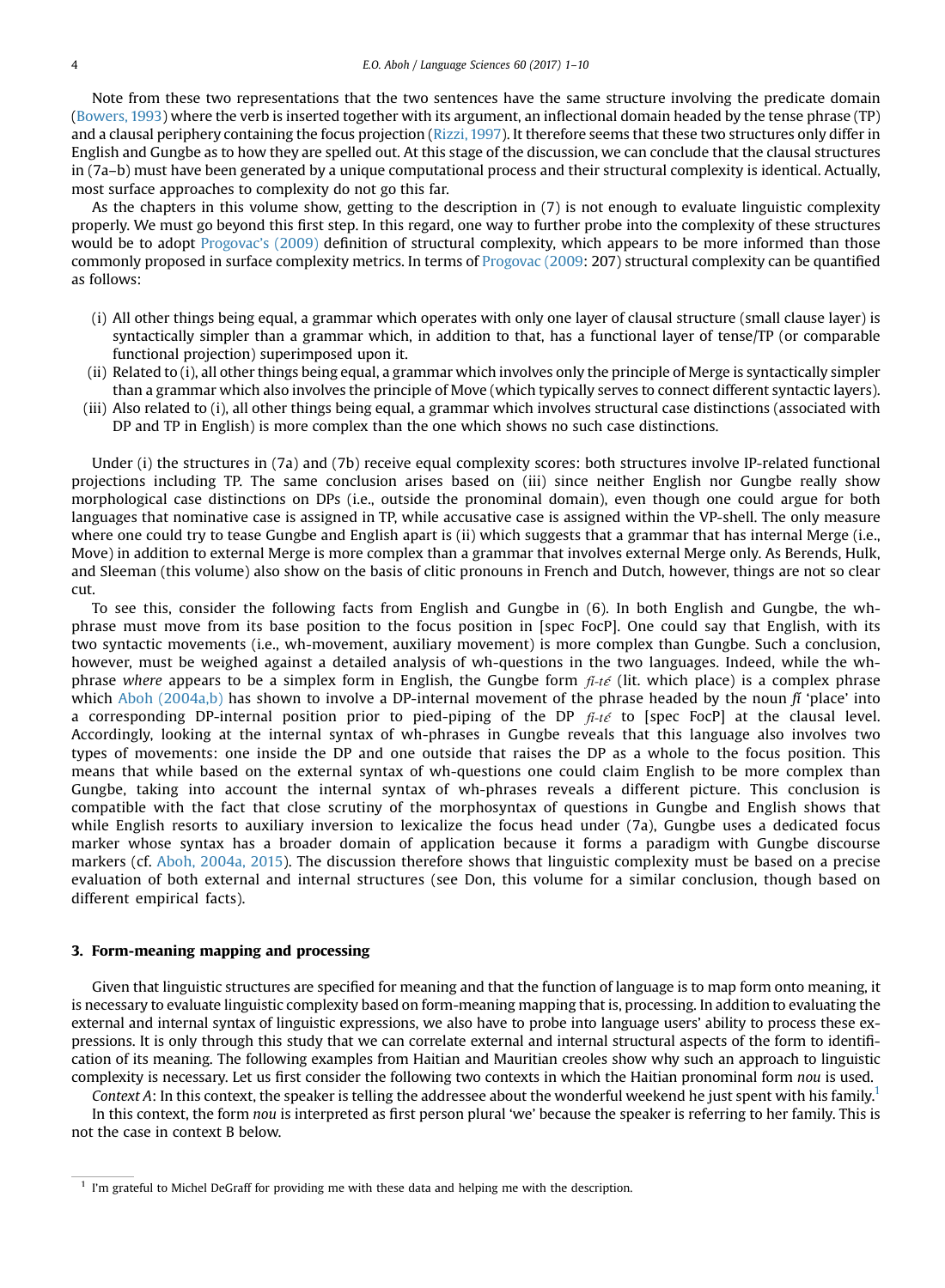|      |  | (8) Nou pase yon wikenn             |  | ak anpil emosyon |
|------|--|-------------------------------------|--|------------------|
| IPL. |  | pass DET weekend with ample emotion |  |                  |

'We spent a nice weekend full of emotion.'

Context B: In this context, the speaker calls the addressee on the phone and engages the conversation by a greeting.

| (9) | Kouman | nou | ve | maten   | an? |
|-----|--------|-----|----|---------|-----|
|     | How    | 2PL | ve | morning | DET |

'How are you (as a group/family) doing this morning?'

Table 1

Because the question is uttered in the context of a greeting, the default interpretation of nou will be second person plural 'you'. Consider now context C in which nou appears to be ambiguous.

Context C: Suppose there have been talks about a group of colleagues visiting New York for business. One of the colleagues was not aware of this discussion until he met with two other colleagues who were talking about a trip to New York, and asks:

 $(10)$  Nou Nouyòk? pral

1/2PL FUT.go New York

'Are you/we going to New York?'

If the speaker in context C is part of the group of senior colleagues who usually go on business visits, then question (10) could be interpreted as "Are we going to New York (this time)?" On the contrary, if only the two addressees usually go on such business trips then the question could mean "Are you going to New York (this time)?" Now suppose none of the participants usually go on business visits then the question will be ambiguous between the two readings. As Michel DeGraff (p.c. 27-01- 2016) suggested to me, one way to disambiguate this question would be by pointing to the group during the utterance or by asking instead "Nou twa a pral Nouyòk? (i.e., Are the three of us/you going to New York?)". In this case, pointing to the people in question allows the speaker to use nou either inclusively  $(1_{PL})$  or exclusively  $(2_{PL})$ .

These examples indicate that Haitian is not like its source languages: French and the Gbe languages. French makes a formal distinction between nous (first person plural) and vous (second person plural). Likewise, the Gbe languages distinguish between these two pronouns based on tone. In Gungbe, for instance, mí (with high tone) encodes first person plural, while mì (with low tone) encodes second person plural. Applying surface complexity, one would conclude that Haitian developed a much simpler system reducing nominative subject pronouns from 6 forms in both French and Gbe to 5 forms only, as shown in Table 1.

| Nominative pronouns in French, Gungbe and Haitian. |          |           |  |  |  |
|----------------------------------------------------|----------|-----------|--|--|--|
|                                                    | Singular | Plural    |  |  |  |
| French                                             |          |           |  |  |  |
| 1                                                  | je       | nous      |  |  |  |
| 2                                                  | tu       | vous      |  |  |  |
| 3                                                  | il/elle  | ils/elles |  |  |  |
| Gungbe                                             |          |           |  |  |  |
| 1                                                  | ùn       | mí        |  |  |  |
| 2                                                  | à        | mì        |  |  |  |
| 3                                                  | é        | yé        |  |  |  |
| Haitian                                            |          |           |  |  |  |
| 1                                                  | mwen     | nou       |  |  |  |
| $\overline{2}$                                     | ou/w     |           |  |  |  |
| 3                                                  | li       | yo        |  |  |  |

Note that first and second person plural forms (nous versus vous) and (mí versus mì) constitute minimal pairs in French and Gungbe, respectively with the distinction in Gungbe being merely tonal. Given that creoles emerged in a multilingual setting involving speakers of different profiles (e.g., L1, 2L1, early and late L2, etc., see [Aboh, 2015, 2016](#page-9-0)), it is not farfetched to hypothesize that competition between such forms (i.e., nous versus mí and vous versus mì) could have led to the disappearance of tone distinction (Haitian is not a tone language) thus creating a competition between  $mi(1_{PL}; 2_{PL})$  versus nous (1 $_{PL}$ ) and vous (2PL). The syncretism in Gbe versus French could have led subsequent learners to postulate the new syncrethic form found in Haitian in which nou covers two distinct functions as represented in (11).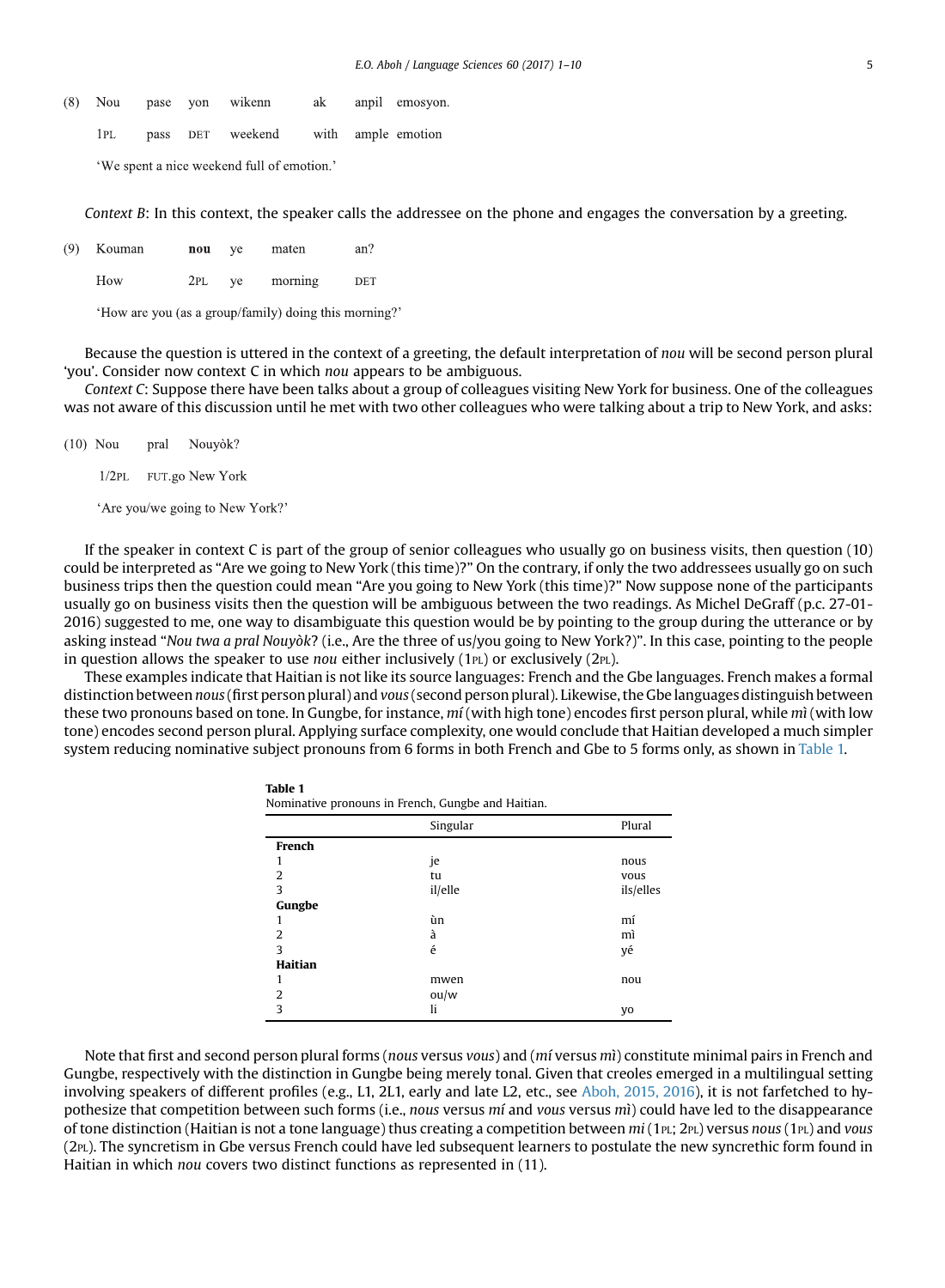

Under this description, Haitian combines properties of syntax and semantics from the competing languages in various ways thus developing a new licensing condition for interpreting the underspecified pronoun nou which must be discoursebound. It was mentioned in previous paragraphs that pointing may help disambiguate nou in context. But since such extra linguistic disambiguating devices presumably vary from speaker to speaker and from context to context, the Haitian learners must develop a strategy that allows licensing of nou based on discourse. No such a discourse-binding mechanism is needed in French or Gungbe to assign the relevant interpretation to first and second person plural pronouns. Accordingly, nou syncretism in Haitian can be seen as a source of local complexity because identification of nou involves interfaces between morphosyntax, semantics, and pragmatics, a property that presumably increases processing load (cf. [Aboh and DeGraff, 2014,](#page-9-0) [2016](#page-9-0), and Schaeffer this volume). What we see here is that it is not the profusion of distinct morphological exponents but the lack thereof that is likely to increase processing loads.

Similar local complexity arising from syncretism and its related interaction between different linguistic modules (e.g., syntax, lexico-semantics, pragmatics) and interfaces has also been shown by [Bonami et al. \(2011\)](#page-9-0), based on inflectional paradigms in Mauritian. Similarly to many French-based creoles, Mauritian exhibits two verb forms characterized as long versus short in the literature. Example (12a) instantiates the long form and sentence (12b) the short form. These examples are taken from Henri and Abeillé (2008: 379).

|  |          |                | $(12)$ a. Mo ti manze (*manz). |       |
|--|----------|----------------|--------------------------------|-------|
|  |          | 1sg PST        | eat                            |       |
|  | 'I ate.' |                |                                |       |
|  |          |                | b. Mo $ti$ manz (*manze)       | kari. |
|  |          | 1sg pst        | eat                            | curr  |
|  |          | 'I ate curry.' |                                |       |

As indicated by the parentheses, the short form is excluded from context (12a) and so is the long form in context (12b). At first sight, one could imagine that the long form cannot be followed by a morphologically realized complement, while the short form would require such a complement. Yet, various proposals have been made in the literature showing that things are not this simple (cf. [Hertz and LiPookTan, 1987; Seuren, 1990; Syea, 1992](#page-9-0)). [Henri and Abeillé \(2008\),](#page-9-0) for instance, conclude that the phenomenon involves lexical, syntactic as well as pragmatic constraints. This would mean that the Mauritian learner would have to pay attention to these different contexts in order to master the alternation between long and short forms, in addition to acquiring which verb forms allow for the alternation.

Compared to French inflectional morphology, the Mauritian long versus short form alternation certainly corresponds to a paradigm reduction that could be characterized by some as simplification. Simply counting verbal inflection, French has more exponents than Mauritian does (assuming the long versus short form can be analyzed as a form of inflection). Yet, as [Bonami](#page-9-0) [et al. \(2011\)](#page-9-0) show, the Mauritian system appears to be more opaque (and therefore less predictable) than the French system. These authors were interested in morphological learning in relation to the Paradigm Cell Filling Problem (PCFP) as defined in [Ackerman et al. \(2009](#page-9-0): 54): What licenses reliable inferences about the inflected (and derived) surface forms of a lexical item? Under this view, inflectional morphology (and its potential related complexity) is not defined by the number of exponents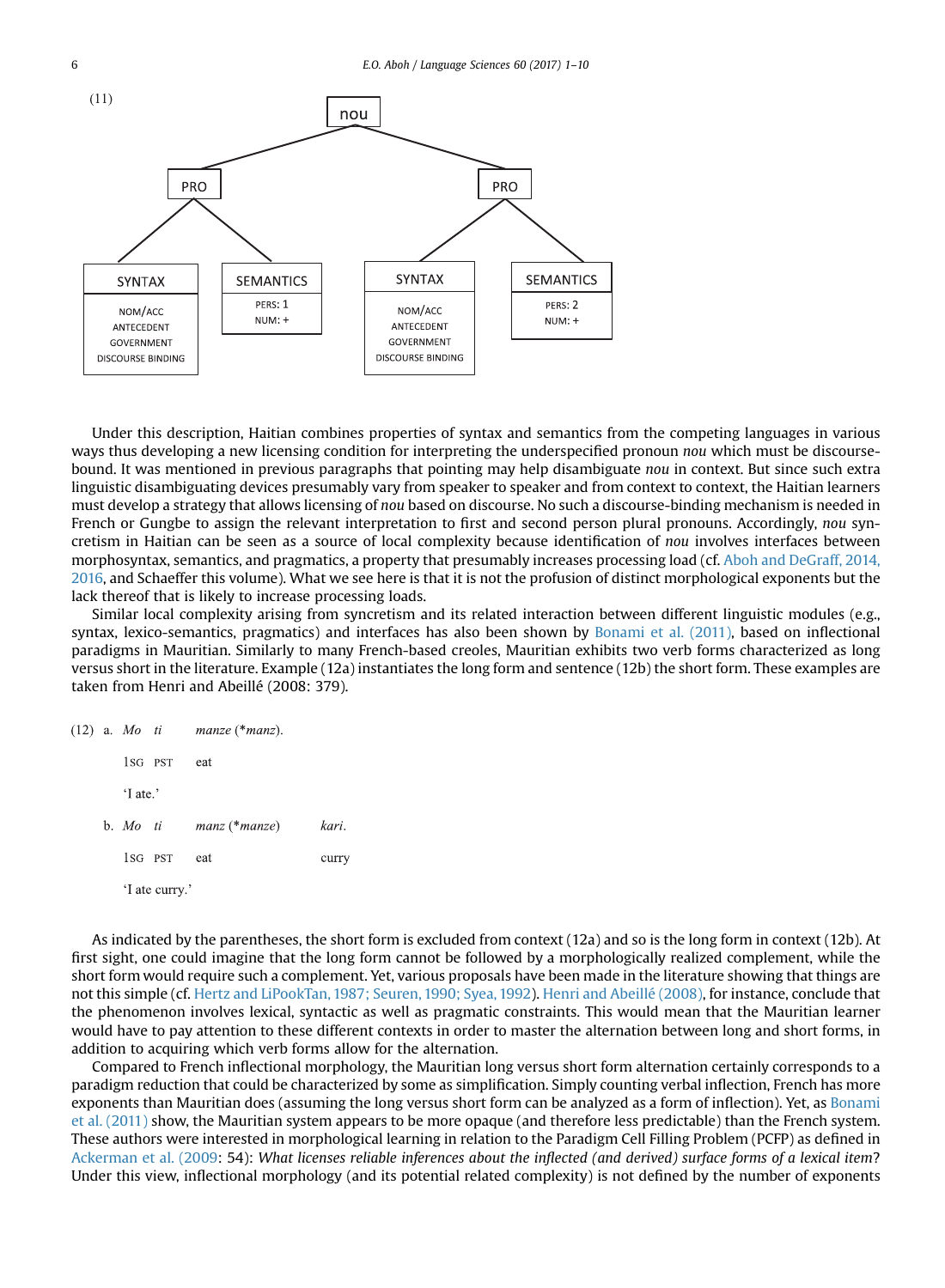that a language exhibits but rather in terms of what predictable value these forms have and how they may impact learning (cf. Seinhorst, this volume). [Bonami et al. \(2011\)](#page-9-0) conclude that: "although there is less morphology in Mauritian than in French, it does not follow that the system is simpler; the PCFP seems to be more complex in Mauritian."

Put together, these facts indicate that linguistic complexity is a multifaceted phenomenon: one cannot evaluate complexity efficiently by looking at one dimension only (e.g., external structure, internal structure, form-meaning mapping). In this regard, this volume departs from [Dahl \(2004:](#page-9-0) 37) who claims that "we should keep complexity apart from other notions such as "cost" and "difficulty", which must always be related to a user or an agent." Instead, the approach proposed by the chapters in this volume is one that tries to access complexity based on external and internal properties of the form, how such form maps onto meaning and how computation of form and meaning affects learning.

#### 4. The chapters in this volume

This volume, which grows out of two years of collaborative work between the participants, brings together twelve papers that discuss complexity from various perspectives including typology, sociolinguistics, language change, processing, language acquisition by typically developing children, as well as children with Specific Language Impairment or High Functioning Autism. The aim of this interdisciplinary dialogue is to gain better understanding of linguistic complexity, a multifaceted phenomenon. I would like to thank all the contributors for taking part in this enterprise. I'm also grateful to all the anonymous reviewers for the evaluation of the papers.

Margreet Dorleijn investigates the paradox of code switching from the speaker's perspective. Studies of code switching show that the phenomenon is constrained by a complex interaction between linguistic rules as well as the speaker's language use in different discourse contexts. These factors arguably make code switching a complex phenomenon, as suggested by psycholinguistic experiments on production and comprehension. Yet, speakers perceive code switching as the 'most comfortable' way of speaking. We therefore reach the paradox that while a linguistic phenomenon may appear extremely complex in terms of its formal description, it is not necessarily perceived as such by speakers and vice versa. Dorleijn addresses this paradox based on bilingual Dutch-Turkish digital data. The analysis of the data suggests that structural, sociopsychological, and conversational factors combine to make code switching an efficient way of communication for its users, hence their perception of the phenomenon despite the complex sociolinguistic context in which it occurs and the cognitive resources that it requires.

Umberto Ansaldo also addresses the relation between sociolinguistic typology and linguistic complexity. Based on a survey of four sociolinguistic dimensions of Creole complexity across fifty Creole varieties, he shows that creole languages appear extremely complex once one considers the social perspective, that is, the degree of multilingualism that characterizes creole societies, the complexity of registers that speakers negotiate on a daily basis, and their competence in code switching. Given the complex social matrix and intense contact setting in which creoles emerge, one could expect creole creators to engage in linguistic complexification rather than simplification, contrary to what is often claimed in the literature (cf. [Aboh and Smith, 2009; Aboh, 2015](#page-9-0) for discussion). Indeed, Ansaldo's conclusions cast doubts on the often assumed (but still undemonstrated) correlation between creole grammars and simplicity. He therefore revisits the notion of simplification in Creole genesis and offers a different perspective in which a complex ecology may correlate with linguistic complexity.

The question of linguistic complexification also arises in the context of planned languages. As **Federico Gobbo** remarks, it is often assumed that planned languages such as Esperanto are less complex because they exhibit a high degree of morphological regularity that makes them apparently highly transparent. The received wisdom is that such morphological traits can help learners acquire the basics of the planned language more easily as compared to natural languages. Yet, Gobbo argues that one must consider the sociolinguistic status of these languages in order to assess the learnability problem. It is shown, for instance, that while Esperanto exhibits a rather regular morphology with almost no allomorphy this is not the case with non-auxiliary languages (e.g., fictional languages, secret languages), which may display rather intricate morphology, thus mimicking natural languages. Notwithstanding these differences, Gobbo shows that an apparent simple morphology does not imply easy acquisition. Other factors facilitating acquisition, such as, the linguistic repertoire of the learner, her attitude and motivation may depend on the facilities provided by the community of practice surrounding the language. He therefore concludes that "a language without support by the community will not be easy to learn, regardless of the structural traits of the language itself".

Jenny Audring tackles the question of linguistic complexity from a theoretical perspective. She proposes a formal metrics of complexity based on a typological study of grammatical gender. Grammatical gender involves intricate relations between semantics, morphology, phonology, and syntax, and appears one of the most complex linguistic phenomena. Yet, not all gender systems are equally complex. Likewise, Audring shows that there is no one-to-one correlation between overt morphological exponence and complexity. Under her metrics, some dimensions of complexity may increase in contexts where the exponent is not expressed. Accordingly, studies that exclusively focus on presence versus absence of morphology may be misleading. This chapter further provides a descriptive basis for the assessment of difficulty in acquisition and processing, thus avoiding the common misconception that what appears more complex on the surface should also be more difficult to acquire.

Klaas Seinhorst investigates two measures of complexity, feature economy and logical complexity, and compares them as predictors for ease of learning in the acquisition of a small set of signs that is conceived of as analogue of plosive inventories in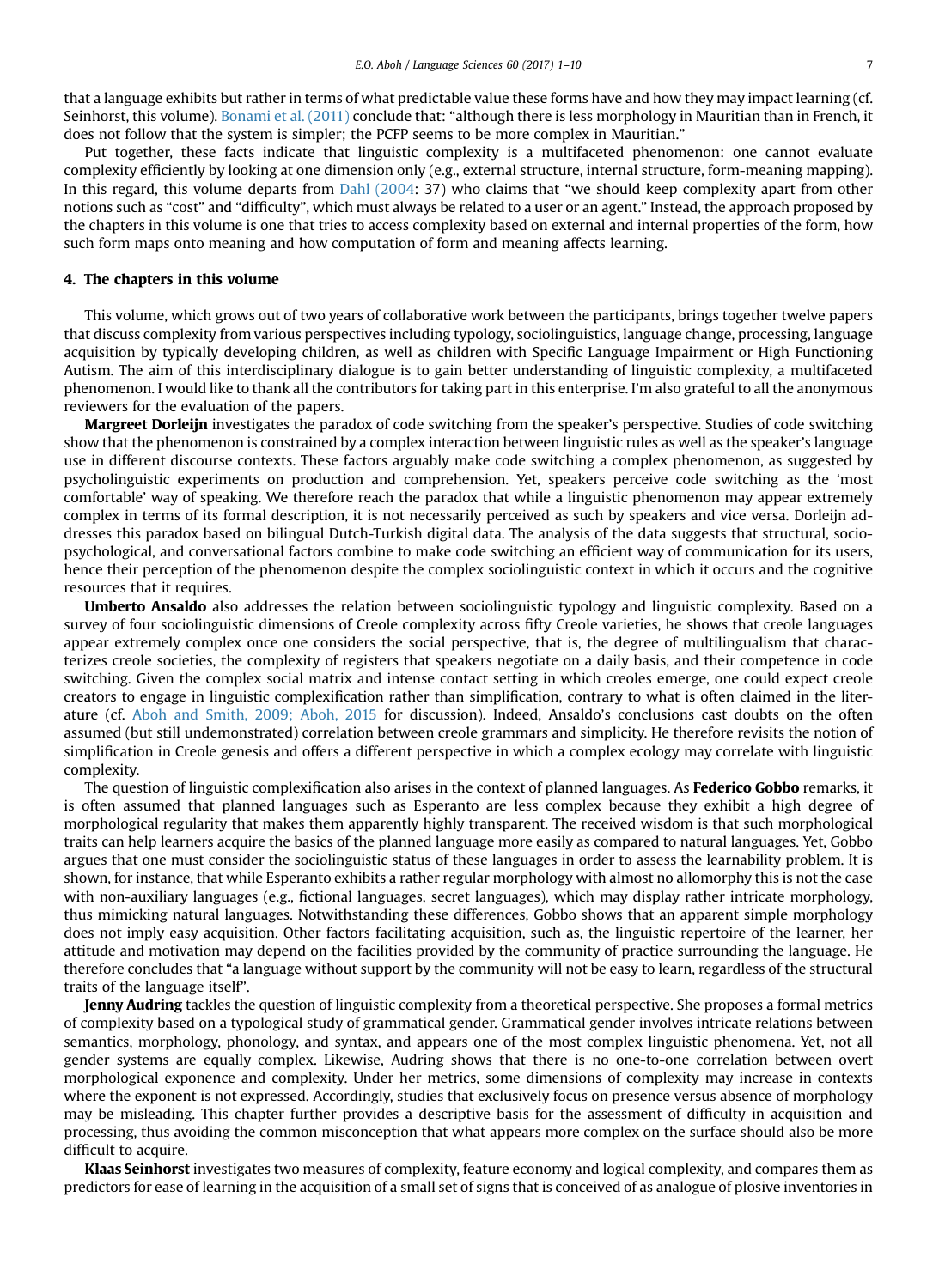spoken languages. In terms of feature economy, languages tend to maximally combine their phonological features. This would mean that more economical inventories are easier to learn, and because they are easier to learn they would also tend to be cross-linguistically frequent. Logical complexity on the other hand predicts that logically simple data sets are easier to learn. Seinhorst's study shows that participants learned data sets that varied in feature economy and logical complexity, but the results indicate that ease of learning is best predicted by logical complexity, and that learners unintentionally reduce the cumulative complexity of the data set. In order words, logically simple datasets are easier to learn. These results clearly show that the study of linguistic complexity must focus on the mapping of form onto meaning and how learners get to acquire this knowledge, rather than focusing uniquely on surface forms.

In evaluating form-meaning computation, Jakub Szymanik and Camilo Thorne investigate the distribution and semantic complexity of quantifiers, using large-scale English and German corpora. In a way similar to Seinhorst, they propose that the semantic complexity of a quantifier can be determined based on the amount of computational resources necessary to decide whether the quantifier sentence is true in a defined context. The rationale here is that speakers and learners have limited cognitive resources (e.g., working memory), and may thus be biased toward quantifiers that are easy to compute (e.g., because they involve little or no working memory). In line with Seinhorst's conclusions and as predicted by the theory, their study shows that corpora distributions are significantly skewed towards quantifiers that can be said to involve lower complexity.

The interaction between form-meaning mapping and its related processing cost is also the topic of the chapter by **Jelke** Bloem, Arjen Versloot, and Fred Weerman which focuses on verb clusters in Dutch. This language allows word order variation in verb clusters with no obvious meaning difference. According to the authors, such orders are of equal syntactic and morphological complexity even though they show a different distribution. It is therefore proposed that such a variation in distribution can serve as empirical evidence for investigating how verb cluster ordering variation relates to processing, as well as which order requires more processing and can be said to be more complex. Bloem, Versloot, and Weerman conducted a large-scale corpus study in order to find out which factors affect word order variation in verb clusters and what these factors have in common. The study suggests that: "a variety of factors that are related to verbal cluster word order can also be related to the processing complexity of the cluster's context". The study further shows that more frequent orders are also easier to process. This is in accordance with Seinhorst's findings.

Focusing on the issue of the relation between frequency of distribution of word order patterns and complexity, **Hedde** Zeijlstra and Denice Goddard tackle the question of to what extent the VO order commonly assumed to be typical of creoles is a sign of simplification. An interesting case in regard to this question is Berbice Dutch, a now extinct creole, which displays VO order even though its most relevant source languages Dutch and Ijo (Kalabari) exhibit OV patterns. A common assumption is that VO order being the default option it is less complex than marked orders such as OV. Under this view, the emergence of Berbice Dutch VO could be analyzed as a reduction of the complexity of a creole language in comparison to its source languages. In their chapter, Zeijlstra and Goddard demonstrate that the emergence of Berbice Dutch VO can be accounted for based on common assumptions about first and second language acquisition. Indeed, close inspection shows that Berbice Dutch VO results from the fact that Kalabari speakers did not analyze Dutch as a Verb Second (V2) language. This has led the learners to the hypothesis that SVO orders resulting from V2 are plain VO orders. The chapter further shows that such a reanalysis of  $OV + V2$  structures as VO structures was facilitated by the existence of so-called VO leakages in 16th and 17th century Dutch. This discussion therefore indicates that notions such as 'marked order' or 'transparent morphology' which are assumed to be prevalent in creole languages because they are less complex is misleading.

In this regard, **Jan Don** argues that 'transparency' is not part of the design of language and should therefore not be taken into account in the evaluation of complexity. As Don argues, "the mapping between the (morpho-)syntax and the phonology in natural languages is characterized by mismatches between structure and form. The grammar has different means that allow for such mismatches. Consequently, the idea that a transparent mapping is somehow 'optimal' is, at least from the perspective of the grammar, misguided". Given this, the question arises how to account for apparent cases of transparent systems (e.g., Esperanto, Gobbo this volume, or creole languages, [Leufkens, 2013\)](#page-9-0). In addressing the case of creoles, **Don** proposes that their tendency to be transparent in certain domains could be an effect of second language acquisition, namely, the Mutual Exclusivity Principle which stipulates that forms that have been assigned a meaning by the language learner, will not be used in different meanings, and references that have a particular form will not be expressed by another form. Such a principle would generate linguistic transparency if the acquisition context allows it. This effect, Don submits, will be greater in second language acquisition than in first language acquisition. Since second language acquisition played an important role in the emergence of creoles, this could explain the transparency tendency observed in some areas of these languages. A main conclusion of this chapter therefore is that transparency need not be taken into account in evaluating complexity. Once again, a key factor seems to be the computation of form-meaning mapping.

This question is also central to the study by **Sanne Berends, Aafke Hulk, and Petra Sleeman**. In this corpus-based study, the authors investigate the role of complexity in the acquisition of Dutch and French pronouns er and en, respectively. The authors assume Jakubowicz' (2005) Derivational Complexity Metric which stipulates that basegeneration of an item or constituent is less costly than applying movement to that element: External Merge is more economical than Internal Merge. Likewise, the more steps of movement a derivation involves, the costlier it is. Though the evaluation of such a metric appears difficult when considering the target language only, these authors show that careful analysis of the child data is promising. The analysis is based on a limited number of children, nevertheless this chapter indicates that different Merge operations relate to different complexity degree and that less complex structures tend to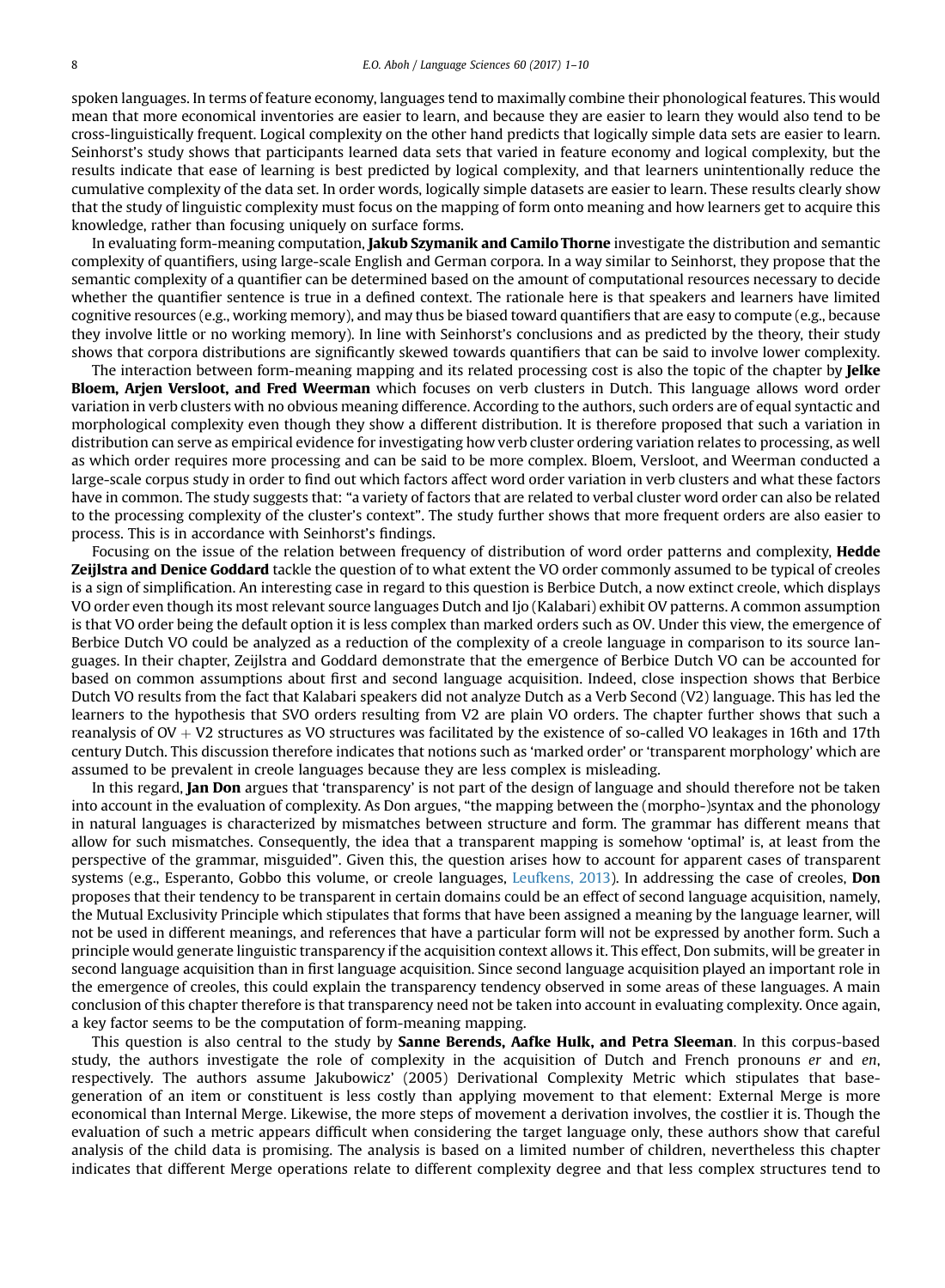<span id="page-9-0"></span>occur before more complex ones in child acquisition. Accordingly, the correlation between less complex and ease of acquisition seems to hold in these cases.

Judith Rispens & Vicente Soto de Amesti investigate processing of syntactic complexity focusing on subject-verb agreement. The following examples, for instance, show that a number of constituents may appear between the subject and the verb in many languages. While often in (11a) is an adjunct of the VP, the relative clause that we wanted to talk to, modifies the noun phrase in subject position.

- $(13)$  a. The girl/s (often) reads/read the book.
	- b. The girl/s (that we wanted to talk to) is/are coming.

In both cases, however, number specification of the subject noun phrase must be stored in memory until the speaker/ hearer reaches the relevant verb. A question that one may therefore ask is whether increasing the number of intervening constituents between the subject and the verb may affect agreement processing (thus increasing the complexity of the sentence). A related question that also comes to mind is whether the type of the intervening constituent may also come into play. Event-related potentials (ERPs) were measured to investigate the neural correlates of agreement processing. In this experiment, participants read grammatical sentences as well as ungrammatical sentences violating subject-verb agreement. The ungrammatical sentences elicited posterior negativities in the 350–500 ms time window, but no effects of distance or type of constituents were found in this time window. Likewise, a P600 effect was observed in response to the agreement violations. While the type of constituent seem not to play a role, it appears that linear distance between the subject and the verb influenced the P600 effect since sentences with two constituents elicited more positive going waveforms than sentences with no intervening constituent between the subject and the verb. These results are in line with psycholinguistic accounts that integration of additional linguistic elements makes it more complex to process subject-verb agreement relationship, regardless of the presence of additional number features.

Jeannette Schaeffer's chapter investigates object scrambling in Dutch in correlation with syntactic complexity in three Dutch-speaking groups of children between the ages of 6 and 14: children with Specific Language Impairment (SLI), children with High Functioning Autism (HFA) and Typically Developing children (TD). Her results suggest that children with SLI fail to scramble due to syntactic aspects of object placement, while children with HFA leave referential direct objects unscrambled due to difficulties in integrating the different components of direct object scrambling. These results further reveal the relevant components of direct object scrambling and their role in linguistic complexity. Indeed, this study indicates that direct object scrambling is complex because it relates to different interfaces: the interface of grammar (including (morpho)syntax and semantics) and pragmatics. As Schaeffer shows, "the more interaction between language components the phenomenon involves, the more complex it is".

#### References

[Aboh, Enoch O., 2004a. The Morphosyntax of Complement-head Sequences: Clause Structure and Word Order Patterns in Kwa. Oxford University Press,](http://refhub.elsevier.com/S0388-0001(17)30031-1/sref1) [New York.](http://refhub.elsevier.com/S0388-0001(17)30031-1/sref1)

[Aboh, Enoch O., 2004b. Topic and focus within D. Linguist. Neth. 21, 1](http://refhub.elsevier.com/S0388-0001(17)30031-1/sref2)–12.

[Aboh, Enoch O., 2015. The Emergence of Hybrid Grammars: Contact, Change and Creation. Cambridge University Press, Cambridge.](http://refhub.elsevier.com/S0388-0001(17)30031-1/sref3)

[Aboh, Enoch O., 2016. Creole distinctiveness: a dead end. J. Pidgin Creole Lang. 31, 400](http://refhub.elsevier.com/S0388-0001(17)30031-1/sref4)–418.

[Aboh, Enoch O., DeGraff, Michel, 2014. Some notes on bare noun phrases in Haitian Creole and in Gungbe: a transatlantic sprachbund perspective. In: Tor, A.](http://refhub.elsevier.com/S0388-0001(17)30031-1/sref5) [Åfarli, Mæhlum, Brit \(Eds.\), The Sociolinguistics of Grammar. Benjamins, Amsterdam, pp. 203](http://refhub.elsevier.com/S0388-0001(17)30031-1/sref5)–236.

[Aboh, Enoch O., DeGraff, Michel, 2016. A null theory of Creole formation based on Universal Grammar. In: Roberts, Ian \(Ed.\), Handbook of Universal](http://refhub.elsevier.com/S0388-0001(17)30031-1/sref6) [Grammar. Oxford University Press, New York](http://refhub.elsevier.com/S0388-0001(17)30031-1/sref6).

Aboh, Enoch O., Smith, Norval, 2009. Simplicity, simplification, complexity and complexifi[cation: where have the interfaces Gone? In: Aboh, Enoch,](http://refhub.elsevier.com/S0388-0001(17)30031-1/sref7) [Smith, Norval \(Eds.\), Complex Processes in New Languages. Benjamins, Amsterdam, pp. 1](http://refhub.elsevier.com/S0388-0001(17)30031-1/sref7)–25.

[Ackerman, Farrell, Blevins, James P., Malouf, Robert, 2009. Parts and wholes: implicative patterns in in](http://refhub.elsevier.com/S0388-0001(17)30031-1/sref8)flectional paradigms. In: Blevins, James P., [Blevins, Juliette \(Eds.\), Analogy in Grammar. Oxford University Press, Oxford, pp. 54](http://refhub.elsevier.com/S0388-0001(17)30031-1/sref8)–82.

[Bickerton, Derek, 1981. Roots of Language. Karoma, Ann Arbor, MI](http://refhub.elsevier.com/S0388-0001(17)30031-1/sref10).

[Bickerton, Derek, 1984. The language bioprogram hypothesis. Behav. Brain Sci. 7, 173](http://refhub.elsevier.com/S0388-0001(17)30031-1/sref11)–221.

[Bickerton, Derek, 1988. Creole languages and the bioprogram. In: Newmeyer, Frederic \(Ed.\), Linguistics Theory: Extensions and Implications. Linguistics:](http://refhub.elsevier.com/S0388-0001(17)30031-1/sref12) [The Cambridge Survey 2, pp. 268](http://refhub.elsevier.com/S0388-0001(17)30031-1/sref12)–284.

Bonami, Olivier, Boyé, Gilles, Henri, Fabiola, January 15–16, 2011. Measuring infl[ectional complexity: French and Mauritian. In: Talk Given at the San Diego](http://refhub.elsevier.com/S0388-0001(17)30031-1/sref13) [Workshop on Quantitative Measures in Morphology and Morphological Development](http://refhub.elsevier.com/S0388-0001(17)30031-1/sref13).

[Bowers, John, 1993. The syntax of predication. Linguist. Inq. 24, 591](http://refhub.elsevier.com/S0388-0001(17)30031-1/sref14)–656.

[Cinque, Guglielmo, 1999. Adverbs and Functional Heads, a Cross-linguistic Perspective. Oxford University Press, New York.](http://refhub.elsevier.com/S0388-0001(17)30031-1/sref15)

[Dahl, Östen, 2004. The Growth and Maintenance of Linguistic Complexity. Benjamins, Amsterdam](http://refhub.elsevier.com/S0388-0001(17)30031-1/sref16).

- [Henri, Fabiola, Abeillé, Anne, 2008. Verb form alternations in Mauritian. In: Müller, Stefan \(Ed.\), Proceedings of the 15th International Conference on Head-driven](http://refhub.elsevier.com/S0388-0001(17)30031-1/sref17) [Phrase Structure Grammar, National Institute of Information and Communications Technology, Keihanna. CSLI Publications, Stanford, CA, pp. 378](http://refhub.elsevier.com/S0388-0001(17)30031-1/sref17)–398.
- [Hertz, Anne, LiPookTan, Jacques L., 1987. Gouvernement et Syntagme Verbal: A propos de la troncation verbale en Créole Mauricien, vol. 8. Documents de](http://refhub.elsevier.com/S0388-0001(17)30031-1/sref18) [travail-Université Paris, pp. 57](http://refhub.elsevier.com/S0388-0001(17)30031-1/sref18)–86.

[Leufkens, Sterre, 2013. The transparency of creoles. J. Pidgin Creole Lang. 28, 323](http://refhub.elsevier.com/S0388-0001(17)30031-1/sref19)–362.

McWhorter, John, 2001. The World'[s simplest Grammars are Creole Grammars. Linguist. Typol. 5, 125](http://refhub.elsevier.com/S0388-0001(17)30031-1/sref20)–165.

[McWhorter, John, 2011. Linguistic Complexity and Simplicity. Why Do Languages Undress? Mouton, Berlin.](http://refhub.elsevier.com/S0388-0001(17)30031-1/sref21)

[Mufwene, Salikoko S., 2001. The Ecology of Language Evolution. Cambridge University Press, Cambridge.](http://refhub.elsevier.com/S0388-0001(17)30031-1/sref22)

[Pollock, Jean-Yves, 1989. Verb movement, Universal Grammar, and the structure of IP. Linguist. Inq. 20, 356](http://refhub.elsevier.com/S0388-0001(17)30031-1/sref23)–424.